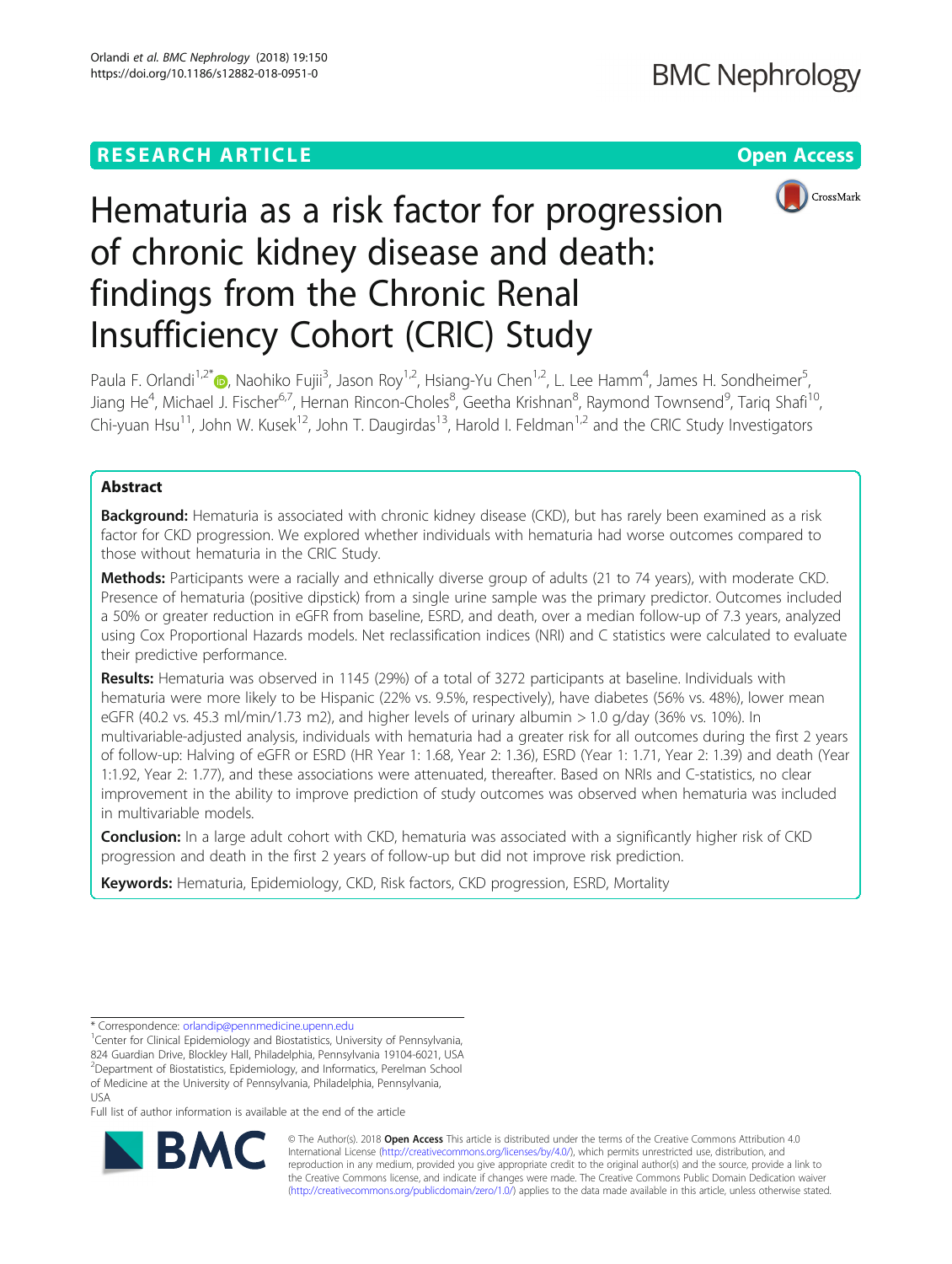# Background

Hematuria is defined as the presence of red blood cells in the urine originating from the kidney or the urinary tract [[1](#page-9-0)]. Underlying conditions producing hematuria, like diabetes, can be associated with progressive decline in kidney function in the setting of CKD. Also, hematuria, per se may play a mechanistic role in renal disease progression [[2](#page-9-0)]. Hematuria arising from injury in the glomerular filtration barrier, results in passage of red blood cells into the urinary space; promoting oxidative stress, inflammation, and structural damage to the kidney [\[2](#page-9-0)–[8](#page-9-0)]. Hematuria can also result from infections, urinary stone disease, tumors, or from other lesions that may obstruct the urinary tract, raising intrarenal pressures, and causing impairment of kidney function [\[9](#page-9-0)–[11\]](#page-9-0).

Despite the pathophysiological mechanisms relating hematuria to CKD progression, and the low cost and availability of urinary dipstick evaluation, few studies [[12](#page-9-0), [13\]](#page-9-0) of patients with CKD have examined the association between hematuria and adverse outcomes such as significant loss of kidney function, ESRD, or death [\[2\]](#page-9-0). Such studies have focused on smaller and racially-restricted populations, with limited follow-up time and less detailed characterization of participants compared to the Chronic Renal Insufficiency Cohort (CRIC) Study, a prospective study of racially diverse men and women with CKD. In this study, we characterized the association between hematuria assessed at study entry and progression of CKD, ESRD, and all-cause death.

# Methods

#### Study population

The Chronic Renal Insufficiency Cohort (CRIC) Study is a multicenter, prospective cohort study which initially enrolled 3939 participants with CKD (eGFR of 20 to 70 ml/  $min/1.73m<sup>2</sup>$  at baseline). The age of enrolled patients ranged from 21 to 74 years, and 48% had a history of diabetes. Details of the CRIC Study design and methods were published previously [[14,](#page-9-0) [15\]](#page-9-0). Those with polycystic kidney disease, multiple myeloma, glomerulonephritis treated with immunosuppression, or a kidney transplant were ineligible. All participants provided written informed consent. The study protocol was approved by institutional review boards at each center (protocol 807,882 at University of Pennsylvania), and the research was conducted in accordance with the principles of the Declaration of Helsinki.

A total of 3272 CRIC study participants (83%) were tested for hematuria at enrollment. One of the CRIC Study's seven centers did not implement the dipstick test and all 551 participants from this site were ineligible for this study. The 116 participants who did not undergo testing at sites that tested for hematuria were older, mostly male, and had a higher prevalence of diabetes compared to those tested (Additional file [1\)](#page-8-0).

# Primary exposure

Hematuria was defined as a positive dipstick examination performed once at the time of enrollment.

# **Outcomes**

The primary outcome was time to a composite of a 50% decline in eGFR from baseline or ESRD. Other outcomes were time to ESRD, defined as date of dialysis initiation or kidney transplantation; and time to death from any cause.

# Covariates

Baseline eGFR was calculated using an internally derived CRIC equation estimating urinary  $I^{125}$ -iothalamate clearance based on age, sex, race, standardized serum creatinine, and cystatin C and modeled using restricted cubic splines (knots at 30, 45, and 60 ml/min/1.73m<sup>2</sup>) [\[16\]](#page-9-0).

Baseline albuminuria was log-transformed and also modeled using restricted cubic splines (knots at 30 and 300 mg/ day). Other potential confounders included age, gender, race/ethnicity, educational attainment, diabetes mellitus status (defined by fasting glucose $>$  = 126 mg/dl or random blood glucose> = 200 mg/dl or self-reported use of insulin or oral diabetes medication), systolic blood pressure (SBP), body mass index (BMI), use of angiotensin-converting enzyme inhibitor or angiotensin receptor blocker (ACE/ARB), self-reported history of cardiovascular disease (CVD) including coronary artery disease, heart failure, stroke, or peripheral vascular disease.

Other baseline risk factors for CKD included: ankle-brachial index (ABI), hemoglobin, serum uric acid, fibroblast growth factor 23 (FGF-23), parathyroid hormone level (PTH), phosphate, N-terminal pro-B-type natriuretic peptide (NT-pro-BNP), cardiac troponin T, high sensitivity C-reactive protein (CRP), fat-free mass (FFM), insulin resistance index (HOMA-IR), glycated hemoglobin (HbA1c), and plasma lipid levels. Non-normally distributed continuous covariates were categorized into quartiles for inclusion in the time-to-event analysis.

# Statistical analysis

Baseline characteristics of participants with and without hematuria were compared using standard methods for categorical and continuous variables. Multiple imputation was performed for all the covariates that had missing values under the assumption that they were missing at random. A total of 20 imputations was performed using the chained equations method (Additional file [2](#page-8-0)).

Multivariable modeling approach for explanatory analysis Using Cox proportional hazards models, we evaluated the association of hematuria with each outcome adjusting for different sets of potential confounders. We employed a series of three nested models: Model 1- unadjusted; Model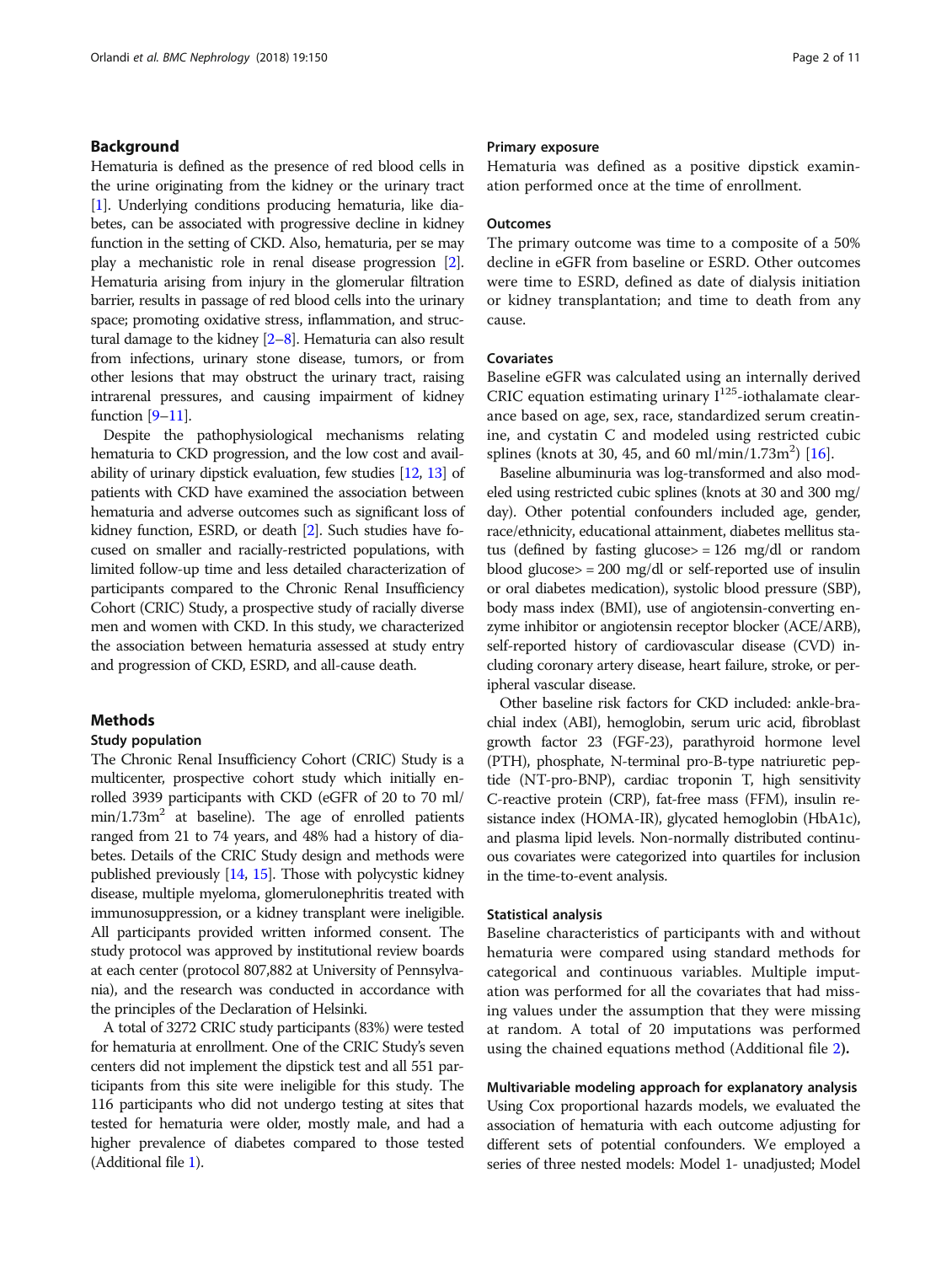2- adjusted for age, sex, race, educational attainment, baseline eGFR, albuminuria, diabetes status, and systolic blood pressure for the renal outcomes (halving of eGFR and/or ESRD); including, as well, smoking status, ankle-brachial index, and history of CVD for the death outcome. Model 3- adjusted for the covariates significantly associated with each outcome at a P value  $\leq$  0.1, when individually added to the Model 2. Variables selected for the final version of Model 3 are presented in Table [2.](#page-5-0) All models were stratified by study site, allowing for variability in the baseline hazards across centers. For each modeling approach, we explored potential effect modification between hematuria and diabetes, as well as between albuminuria and eGFR level at baseline. Assessments of the validity of the proportional hazards assumption were performed through plots of the log-cumulative survival vs. log survival time (log-log plots), plots of scaled Schoenfeld residuals, and associated tests of non-proportionality.

# Multivariable modeling for clinical risk prediction

We used multivariable logistic regression to assess the incremental benefit of adding hematuria to prediction models. In this modeling strategy, participants were censored at 2 years, and those who were lost to follow-up before 2 years without experiencing the outcome of interest were excluded. To avoid overfitting and to enhance internal validation, we used 5-fold cross-validation. Specifically, we randomly divided our total population into mutually exclusive quintiles, used four groups for training and one group for testing, and repeated this analysis four times, changing the composition of the training and testing data. We built the prediction model using a backward selection strategy, requiring a covariate with the outcome to have a P value  $\leq$ 0.1 to be retained. We used backward elimination to ensure the selection of variables with the best predictive capability as a group. All covariates described above were included in this variable selection strategy, independent of their unadjusted association with the outcome.

We assessed model calibration graphically and compared model performance with and without hematuria using C-statistics, net reclassification improvement (NRI) implemented with and without pre-specified risk categories (category-free NRI). The NRI incorporates the fact that a valuable new biomarker will increase the predicted risks or risk categories for events and decrease them for non-events [[17](#page-9-0)–[24](#page-10-0)]. Both estimates may vary from − 1 (assignment in the wrong direction) to  $+1$ (correct direction) [\[20\]](#page-10-0). The overall NRI corresponds to the sum of events and non-events NRIs and ranges from − 2 to + 2. For the pre-specified NRI, we used the annualized rates of halving of eGFR and ESRD, ESRD, and death reported previously for the CRIC study as a reference for normal risk ranges [[25](#page-10-0)].

## Results

Among the 3272 CRIC study participants tested with a dipstick exam, 1145 (35%) were found to have hematuria. The prevalence of hematuria increased as the level of eGFR decreased; 24.6% for individuals with an eGFR greater than  $60$  ml/min/1.73m<sup>2</sup>, 33.3% for those with eGFR between 30 and 60 ml/min/1.73m<sup>2</sup>, and 45.8% for those with eGFR lower than 30 ml/min/1.73m<sup>2</sup>. The prevalence of Hispanic ethnicity, history of diabetes, and high urine albumin levels at baseline were greater among persons with hematuria (Table [1\)](#page-3-0).

Over a median follow-up of 7.3 years 1071 participants experienced halving of eGFR or ESRD, 840 reached ESRD, and 480 died. The crude event rates for participants with hematuria were significantly higher than for those without hematuria (Additional file [3](#page-8-0)).

The validity of the proportional hazards assumption was not met for any unadjusted model (Additional file [4](#page-8-0)). Hence, we included an interaction between hematuria and time in all models to further clarify how the associations between hematuria and the outcomes varied over time. We identified significant interactions for all outcomes (Table [2](#page-5-0)). This time-trend was consistently observed after multivariable adjustment (Models 2 and 3), revealing significantly higher hazard ratios for renal outcomes and death among participants with hematuria during the first 2 years of follow-up. In Model 3, the hazard ratio for the composite outcome of halving of eGFR or ESRD was 1.74 (95% CI: 1.1 to 2.7,  $p =$ 0.01) during the first year and 1.4 (95%CI: 1.0 to 1.8,  $p =$ 0.03) during the second year of follow-up. A similar pattern was observed when considering ESRD as the outcome. The hazard ratio for ESRD was 2.2 (95%CI: 1.2 to 4.0,  $p < 0.01$ ) and 1.6 (95% CI:1.1 to 2.3,  $p = 0.01$ ) in the first year and second year, respectively. The hazard ratios for death also followed the same pattern: 1.9 (95% CI: 1.1 to 3.2,  $p = 0.02$ ) in the first year and 1.75 (95%CI: 1.0 to 3.0,  $p = 0.04$ ) in the second year. The fluctuation of hazard ratios over time was further assessed graphically in models incorporating the continuous form of time (log-transformed, restricted cubic splines with 3 knots) and its interaction with hematuria (Fig. [1](#page-7-0)). Again, in these models, we observed significantly higher hazard ratios for all outcomes among individuals with hematuria compared to those without hematuria until the end of the second year of follow-up. No interaction with diabetes status, albuminuria, or eGFR at baseline was identified for any of the three outcomes (Additional file [5](#page-8-0)).

We observed negligible changes in the C-statistics and three-category NRI analysis after incorporating hematuria into statistical models; the free-NRI analysis was the only method to suggest that hematuria may be helpful in the prediction of the studied outcomes (Table [3\)](#page-7-0). Calibration plots for each of the prediction models are depicted in Additional file [6](#page-8-0). Reclassification tables are presented in Additional file [7](#page-8-0).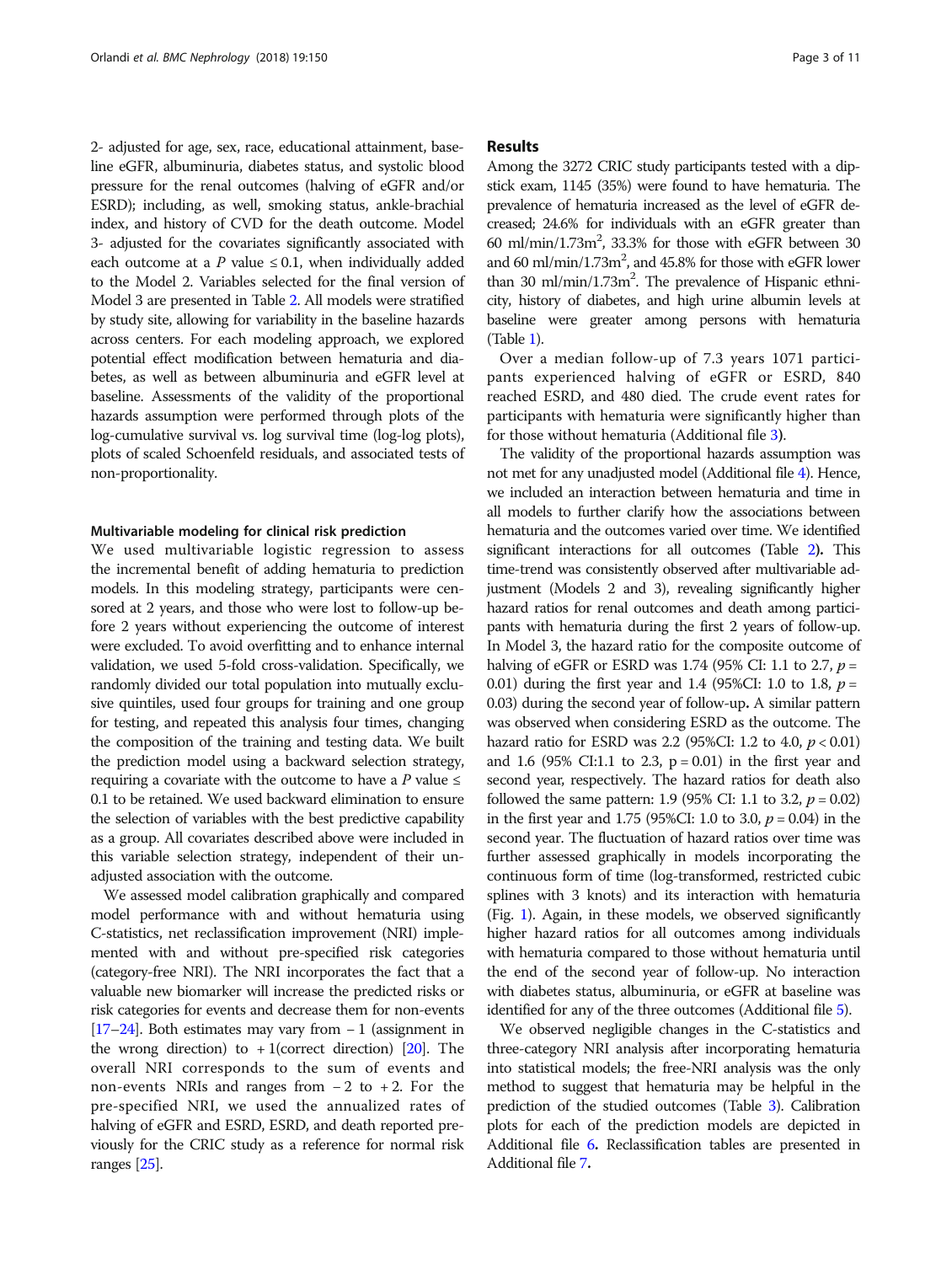|                                                    | Dipstick Positive 1145 (35) | Dipstick Negative 2127 (65) | Total 3272 (100) |
|----------------------------------------------------|-----------------------------|-----------------------------|------------------|
| Demography                                         |                             |                             |                  |
| Age (years; mean +/- SD)                           | $55 +/- 12$                 | $59+/-10$                   | $57+/-11$        |
| Female Sex (n [%])                                 | 470 (41)                    | 935 (44)                    | 1405 (43)        |
| Racial/ethnic group (n [%])                        |                             |                             |                  |
| Non-Hispanic White                                 | 365 (32)                    | 940 (44)                    | 1305 (40)        |
| Non-Hispanic Black/African American                | 489 (43)                    | 930 (44)                    | 1419 (43)        |
| Hispanic                                           | 254 (22)                    | 204(10)                     | 458 (14)         |
| Other                                              | 37(3)                       | 53 $(2)$                    | 90(3)            |
| ApoL1 recessive genetic model (n [%]) <sup>a</sup> |                             |                             |                  |
| 0 or 1 copy of APOL1 risk variants                 | 350 (81)                    | 665 (79)                    | 1015 (80)        |
| 2 copies of APOL1 risk variants                    | 80 (19)                     | 176 (21)                    | 256 (20)         |
| Educational attainment (n [%])                     |                             |                             |                  |
| Less than high school                              | 346 (30)                    | 430 (20)                    | 776 (24)         |
| High school graduate                               | 239 (21)                    | 426 (20)                    | 665 (20)         |
| Some college                                       | 319 (28)                    | 607 (29)                    | 926 (28)         |
| College graduate or higher                         | 241 (21)                    | 664 (31)                    | 905 (28)         |
| Anthropometry                                      |                             |                             |                  |
| BMI (kg/m <sup>2</sup> ; mean $+/-SD$ )            | $32+/-8$                    | $32+/-8$                    | $32+/-8$         |
| BMI (kg/m <sup>2</sup> ; n [%])                    |                             |                             |                  |
| $<25\,$                                            | 207 (18)                    | 282 (13)                    | 489 (15)         |
| $25$ to $<$ 30                                     | 302 (26)                    | 625 (29)                    | 927 (28)         |
| $> = 30$                                           | 633 (55)                    | 1215 (57)                   | 1848 (57)        |
| Abdominal Circumference (cm; mean +/-SD)           | $105+/-18$                  | $106+/-17$                  | $106 + / - 18$   |
| Fat free mass [kg; median (IQR)]                   | 61 (50 to 72)               | 59 (49 to 70)               | 60 (50 to 71)    |
| Ankle-brachial index< 0.9 (n [%])                  | 209 (19)                    | 326 (16)                    | 535 (17)         |
| Systolic Blood P. (mmHg; mean +/-SD)               | $134+/-24$                  | $127/- 21$                  | $129+/-22$       |
| <b>Diabetes</b>                                    | 638 (56)                    | 1014 (48)                   | 1652 (50)        |
| Hypertension                                       | 1013 (88)                   | 1878 (88)                   | 2891 (88)        |
| Tobacco use (n [%])                                |                             |                             |                  |
| Current smoker                                     | 189 (17)                    | 273(13)                     | 462 (14)         |
| More than 100 cigarettes during lifetime           | 638 (56)                    | 1180 (55)                   | 1818 (56)        |
| Cancer (n[%])                                      |                             |                             |                  |
| Any cancer in the last 5 years                     | 68 (6)                      | 158(7)                      | 226(7)           |
| Any non-skin cancer in the last 5 years            | 56(5)                       | 107(5)                      | 163(5)           |
| Cardiovascular Disease (n [%])                     |                             |                             |                  |
| Congestive Heart Failure                           | 111(10)                     | 229(11)                     | 340 (10)         |
| Peripheral Vascular Disease                        | 103(9)                      | 137(6)                      | 240(7)           |
| Coronary Disease                                   | 232 (20)                    | 514 (24)                    | 746 (23)         |
| Cerebrovascular Disesase                           | 124 (11)                    | 215(10)                     | 339 (10)         |
| Any Cardiovascular Disease                         | 385 (34)                    | 753 (35)                    | 1138 (35)        |
| Renal Function                                     |                             |                             |                  |
| eGFR (ml/min/1.73 m2; mean +/-SD)                  | $40+/-15$                   | $45+/-16$                   | $44+/-16$        |
| eGFR (ml/min/1.73 m2; n[%]) (CRIC Eq.)             |                             |                             |                  |
| $< 30\,$                                           | 329 (29)                    | 390 (18)                    | 719 (22)         |

<span id="page-3-0"></span>Table 1 Demographic and clinical characteristics of participants according to the presence or absence of hematuria at baseline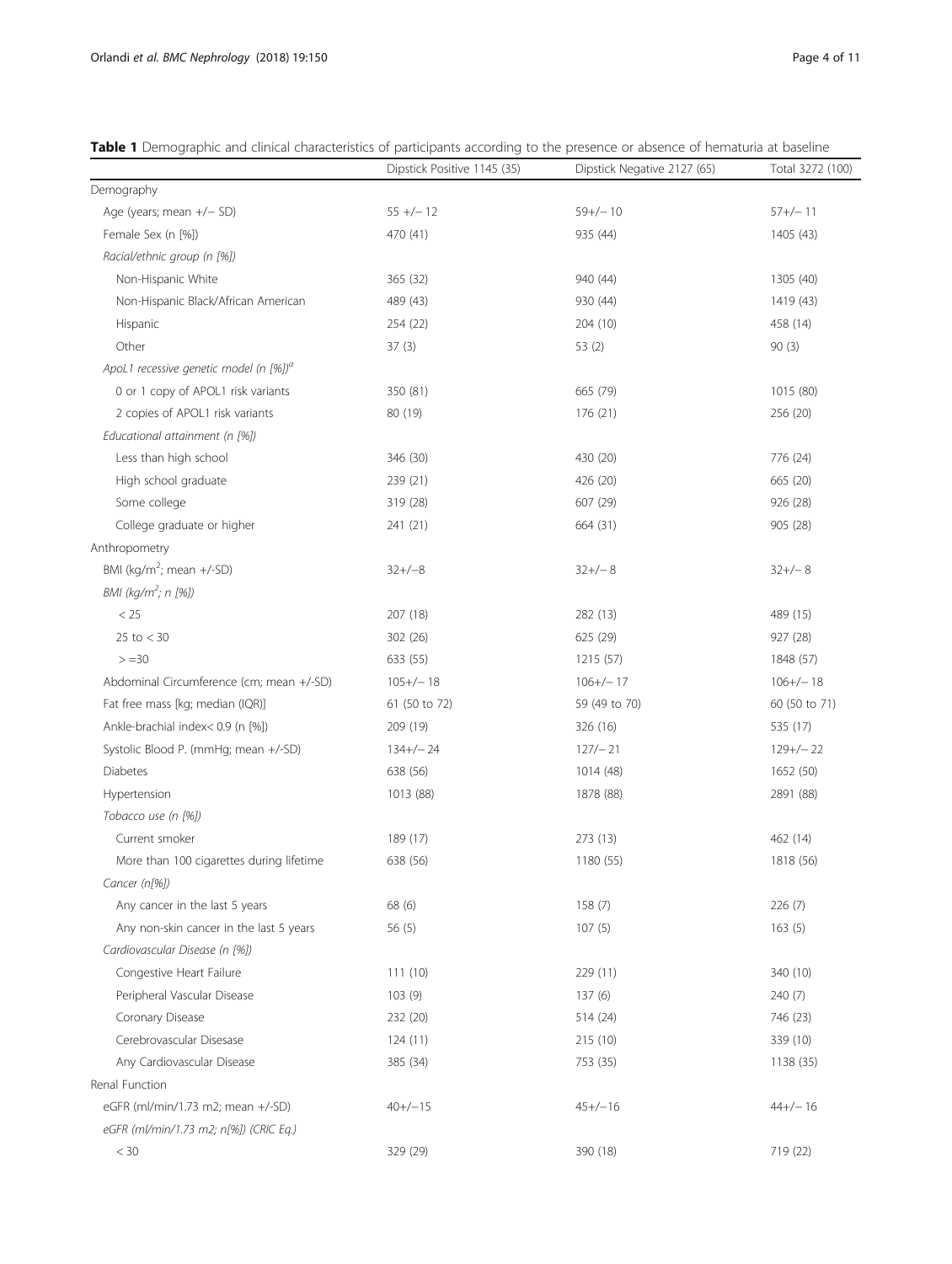|                                                | Dipstick Positive 1145 (35) | Dipstick Negative 2127 (65) | Total 3272 (100)    |
|------------------------------------------------|-----------------------------|-----------------------------|---------------------|
| 30 to $< 40$                                   | 289 (25)                    | 507 (24)                    | 796 (24)            |
| 40 to $< 50$                                   | 239 (21)                    | 480 (23)                    | 719 (22)            |
| 50 to $< 60$                                   | 167(15)                     | 380 (18)                    | 547 (17)            |
| > 60                                           | 121(11)                     | 370 (17)                    | 491 (15)            |
| Urinalysis                                     |                             |                             |                     |
| 24H Urine Albumin [g; median (IQR)]            | 0.50 (0.05 to 1.76)         | $0.04$ (0.0 to 0.26)        | 0.08 (0.01 to 0.61) |
| 24H Urine Albumin (n[%])                       |                             |                             |                     |
| < 30 mg/day                                    | 211 (19.54)                 | 951 (46.66)                 | 1162 (37.27)        |
| 30 to < 300 mg/day                             | 260 (24.07)                 | 605 (29.69)                 | 865 (27.74)         |
| 300 to < 1000 mg/day                           | 224 (20.74)                 | 286 (14.03)                 | 510 (16.36)         |
| $>$ = 1000 mg/day                              | 385 (35.65)                 | 196 (9.62)                  | 581 (18.63)         |
| Other laboratory markers                       |                             |                             |                     |
| Hemoglobin (g/dl; mean+/-SD)                   | $12.3+/-1.9$                | $12.6+/-1.7$                | $12.5+/-1.8$        |
| CalciumT (mg/dl; mean +/-SD)                   | $9.2+/-0.5$                 | $9.2+/-0.5$                 | $9.2+/-0.5$         |
| Phosphate (mg/dl; mean +/-SD)                  | $3.9+/-0.7$                 | $3.7+/-0.6$                 | $3.7 + / - 0.7$     |
| iPTH [pg/ml; median (IQR)]                     | 63 (38 to 107)              | 52 (34 to 85)               | 56 (36 to 92)       |
| FGF23 [RU/ml; median (IQR)]                    | 175 (105 to 284)            | 141 (95 to 224)             | 150 (99 to 249)     |
| Vitamin D [ng/ml; median (IQR)]                | 17.6 (10.8 to 27.2)         | 22.9 (14.5 to 34)           | 20.8 (12.8 to 31.7) |
| Glucose [mg/dl; median (IQR)]                  | 100 (87 to 133)             | 98 (87 to 123)              | 98 (87 to 127)      |
| HbA1C [%; median (IQR)]                        | 6.4 (5.6 to 7.9)            | 6.1 (5.6 to 7.2)            | 6.2 (5.6 to 7.4)    |
| HOMA <sup>b</sup> [mmol/L*µU/mL; median (IQR)] | 4.5 (2.7 to 8.0)            | 4.1 (2.5 to 7.2)            | 4.2 (2.6 to 7.5)    |
| Total Cholesterol (mg/dl; mean+/-SD)           | $191 + (-53)$               | $179 + (-42)$               | $183/-46$           |
| HDL (mg/dl; mean+/-SD)                         | $46+/-15$                   | $47+/-15$                   | $47+/-15$           |
| LDL (mg/dl; mean+/-SD)                         | $107+/-39$                  | $100+/-34$                  | $102+/-36$          |
| Triglycerides [mg/dl; median (IQR)]            | 138 (94 to 198)             | 127 (88 to 183)             | 130 (91 to 189)     |
| Albumin [g/dl; median (IQR)]                   | 3.8 (3.4 to 4.1)            | 4.0 (3.7 to 4.3)            | 3.9 (3.6 to 4.2)    |
| Uric Acid (mg/dl; mean+/-SD)                   | $7.5+/-1.9$                 | $7.5+/-1.9$                 | $7.5+/-1.9$         |
| High sensitivity CRP [mg/l; median (IQR)]      | 2.8 (1.1 to 6.7)            | $2.6$ (1.1 to 6.6)          | $2.6$ (1.1 to 6.6)  |
| High sens.Troponin T [pg/mL; median (IQR)]     | 15.7 (7.3 to 34.3)          | 11.9 (6.0 to 21.6)          | 12.9 (6.3 to 24.6)  |
| NTproBNP [pg/mL; median (IQR)]                 | 204 (81 to 588)             | 142 (58 to 370)             | 162 (66 to 439)     |
| Medication (n [%])                             |                             |                             |                     |
| ACE/ARB                                        | 786 (69.3)                  | 1492 (70.7)                 | 2278 (70.2)         |
| Any anti-platelet agent                        | 458 (40.4)                  | 1038 (49.2)                 | 1496 (46.1)         |
| cAMP and Ca modifiers                          | 83 (7.3)                    | 173 (8.2)                   | 256 (7.9)           |
| Cox-1-inhibitor                                | 425 (37.5)                  | 968 (45.9)                  | 1393 (42.9)         |
| Eicosapentaenoic acid                          | 0(0)                        | 2(0.09)                     | 2(0.06)             |
| Heparin                                        | 3(0.26)                     | 0(0)                        | 3(0.09)             |
| Vitamin K antagonist                           | 84 (7)                      | 113(5)                      | 197 (6)             |

Table 1 Demographic and clinical characteristics of participants according to the presence or absence of hematuria at baseline (Continued)

<sup>a</sup>Apol1 recessive genetic model described among a sample of 1271 non-Hispanic black participants. <sup>b</sup>HOMA: Insulin Resistance Index

# **Discussion**

Approximately 30% of the studied CKD population had dipstick hematuria at baseline, and the prevalence was greater for lower levels of eGFR and higher levels of albuminuria. During the 24 months following its assessment,

hematuria was significantly associated with both CKD progression and death. Despite these associations, incorporating hematuria into risk assessment did not substantively improve prediction of the outcomes of CKD progression or death.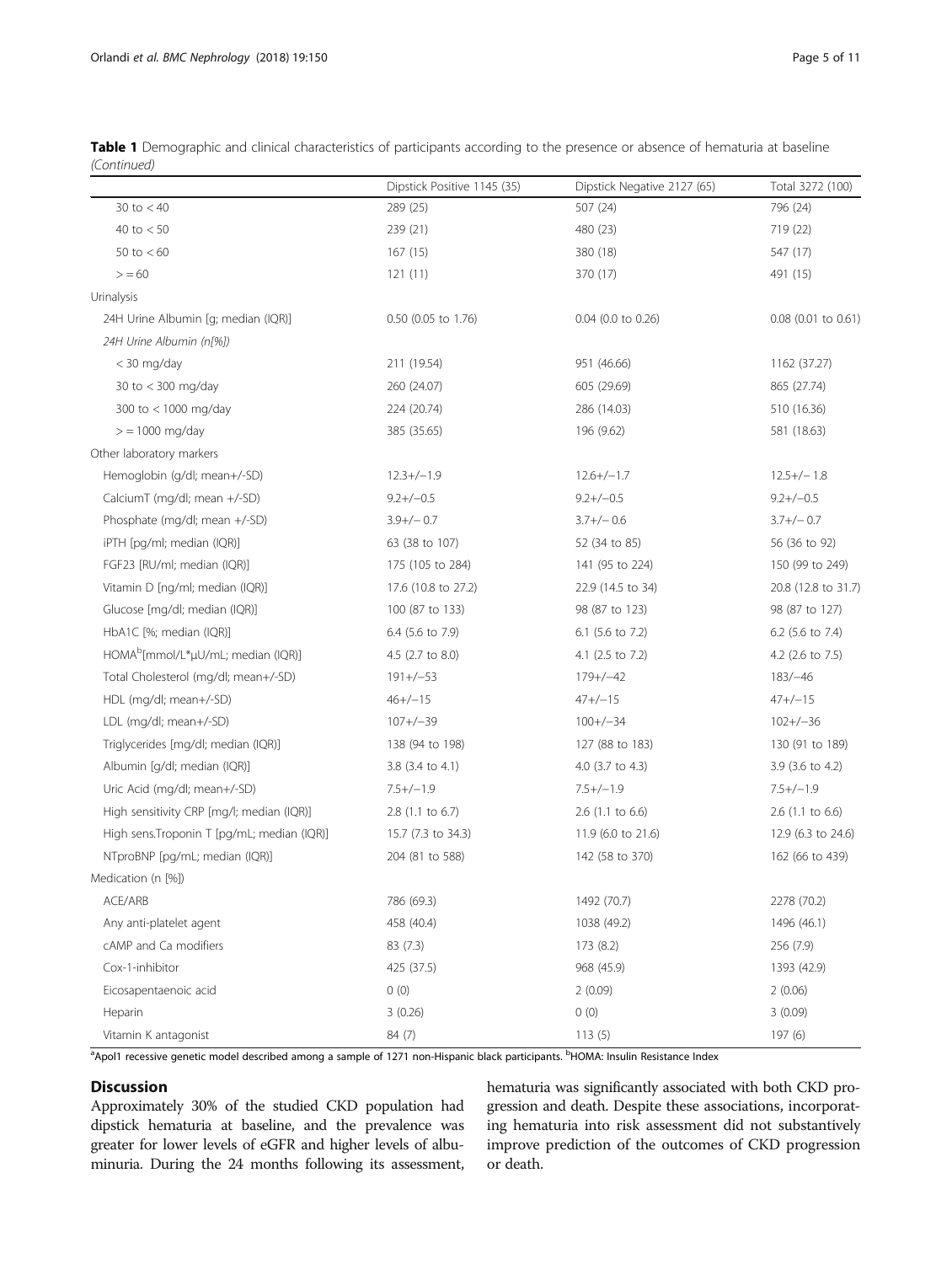<span id="page-5-0"></span>

|           |  |  |  |  | Table 2 Hazard ratios of halving of eGFR or ESRD, ESRD, and death for participants with vs. without hematuria according to year of |  |  |  |
|-----------|--|--|--|--|------------------------------------------------------------------------------------------------------------------------------------|--|--|--|
| follow-up |  |  |  |  |                                                                                                                                    |  |  |  |

|                      | MODEL 1              |         | MODEL 2               |         | MODEL 3               |         |  |
|----------------------|----------------------|---------|-----------------------|---------|-----------------------|---------|--|
|                      | HR (95% CI)          | p-value | HR (95% CI)           | p-value | HR (95% CI)           | p-value |  |
| Halving of eGFR/ESRD |                      |         |                       |         |                       |         |  |
| year 1               | 4.77 (3.15 to 7.25)  | < 0.001 | 1.89 (1.24 to 2.87)   | 0.003   | 1.74 (1.14 to 2.65)   | 0.01    |  |
| year 2               | 3.13 (2.37 to 4.13)  | < 0.001 | 1.45 (1.09 to 1.92)   | 0.01    | 1.38 (1.04 to 1.83)   | 0.03    |  |
| year 3               | 1.74 (1.29 to 2.34)  | < 0.001 | $0.86$ (0.63 to 1.16) | 0.32    | $0.82$ (0.60 to 1.11) | 0.2     |  |
| year 4               | 2.01 (1.46 to 2.77)  | < 0.001 | 1.01 (0.73 to 1.41)   | 0.94    | 0.99 (0.71 to 1.38)   | 0.94    |  |
| year 5               | 2.35 (1.65 to 3.36)  | < 0.001 | 1.25 (0.87 to 1.79)   | 0.24    | 1.22 (0.85 to 1.75)   | 0.29    |  |
| after year 5         | 1.74 (1.35 to 2.25)  | < 0.001 | 1.07 (0.82 to 1.39)   | 0.63    | 1.05 (0.81 to 1.37)   | 0.7     |  |
| <b>ESRD</b>          |                      |         |                       |         |                       |         |  |
| year 1               | 6.79 (3.75 to 12.28) | < 0.001 | 2.40 (1.32 to 4.35)   | 0.004   | 2.22 (1.22 to 4.04)   | 0.009   |  |
| year 2               | 3.85 (2.70 to 5.50)  | < 0.001 | 1.67 (1.16 to 2.39)   | 0.005   | 1.57 (1.09 to 2.26)   | 0.014   |  |
| year 3               | 1.61 (1.12 to 2.31)  | 0.01    | 0.76 (0.52 to 1.09)   | 0.13    | $0.73$ (0.51 to 1.06) | 0.1     |  |
| year 4               | 1.62 (1.15 to 2.29)  | 0.006   | $0.77$ (0.54 to 1.10) | 0.15    | $0.75$ (0.53 to 1.07) | 0.12    |  |
| year 5               | 2.50 (1.73 to 3.63)  | < 0.001 | 1.19 (0.81 to 1.74)   | 0.37    | 1.19 (0.81 to 1.74)   | 0.38    |  |
| after year 5         | 1.76 (1.35 to 2.29)  | < 0.001 | 1.04 (0.79 to 1.36)   | 0.77    | 1.06 (0.81 to 1.40)   | 0.67    |  |
| Death                |                      |         |                       |         |                       |         |  |
| year 1               | 2.33 (1.36 to 3.97)  | 0.002   | 2.02 (1.18 to 3.46)   | 0.011   | 1.88 (1.10 to 3.23)   | 0.021   |  |
| year 2               | 2.07 (1.23 to 3.47)  | 0.006   | 1.88 (1.11 to 3.16)   | 0.018   | 1.75 (1.04 to 2.95)   | 0.035   |  |
| year 3               | 1.14 (0.65 to 2.02)  | 0.65    | 1.07 (0.61 to 1.89)   | 0.81    | 1.02 (0.58 to 1.80)   | 0.95    |  |
| year 4               | 0.70 (0.38 to 1.28)  | 0.25    | $0.66$ (0.36 to 1.21) | 0.18    | $0.61$ (0.33 to 1.11) | 0.11    |  |
| year 5               | 1.35 (0.83 to 2.20)  | 0.23    | 1.33 (0.81 to 2.17)   | 0.26    | 1.19 (0.73 to 1.94)   | 0.49    |  |
| after year 5         | 1.04 (0.74 to 1.46)  | 0.84    | 1.12 (0.79 to 1.58)   | 0.52    | 1.01 (0.71 to 1.42)   | 0.97    |  |

Halving of eGFR/ESRD: MODEL 1:unadjusted (p-value for the interaction with time:< 0.001); MODEL 2: adjusted for age, race, sex, education, diabetes, eGFR, albuminuria, systolic blood pressure (p-value for the interaction with time: 0.025); MODEL 3: adjusted for variables from MODEL 2 and BMI, NT-pro-BNP, HbA1c, FGF23, serum albumin (p-value for the interaction with time: 0.0426);

ESRD: MODEL 1: unadjusted (p-value for the interaction with time: < 0.001); MODEL 2: adjusted for age, race, sex, education, diabetes, eGFR, albuminuria, systolic blood pressure (p-value for the interaction with time: 0.001); MODEL 3: adjusted for variables from MODEL 2 and BMI, NT-pro-BNP, FGF23, serum albumin, highsensitivity CRP (p-value for the interaction with time: 0.0022);

DEATH: MODEL 1: unadjusted (p-value for the interaction with time: 0.019); MODEL 2: adjusted for age, race, sex, education, diabetes, eGFR, albuminuria, systolic blood pressure, abi, smoking, cvd (p-value for the interaction with time: 0.0614); MODEL 3: adjusted for variables from MODEL 2 and NT-pro-BNP, High sensitive troponin T, Calcium, FGF23, high-sensitivity CRP (p-value for the interaction with time: 0.0517)

In the general population, the frequency of hematuria is highly variable (0.23 to 17%) and the association between hematuria and renal outcomes in different settings has led to different conclusions [\[1](#page-9-0), [26](#page-10-0)–[29\]](#page-10-0). In Okinawa, Japan, a study screening about 100,000 individuals found hematuria to be twice as common among those who developed ESRD, compared to those who did not (18 vs. 9%) [\[29](#page-10-0)]. In a cohort of more than 170,000 volunteers for health screening in North Carolina, 6.1% of the individuals who developed ESRD had hematuria in contrast to 4.3% of those who did not [\[30\]](#page-10-0). Both studies assessed hematuria through dipstick examination, had extended follow-up periods (median of 17 and 25 years, respectively), and detected no association between hematuria and ESRD after multivariable adjustment. In contrast, a study of young adults and adolescents for whom urologic diseases were excluded demonstrated a prevalence of hematuria confirmed by a microscopic exam of only 0.3%. This study, which enrolled 1.2 million

individuals, reported a strong association between hematuria and ESRD (HR 18.5; 95%CI:12.4–27.6) after adjustment for age, sex, BMI, and blood pressure [[31](#page-10-0)].

In the CKD population, the prevalence of hematuria has been reported to be approximately 30%, regardless of the method of assessment [\[12,](#page-9-0) [13,](#page-9-0) [32\]](#page-10-0), indicating that, as in our study, hematuria is highly prevalent. However, the association between hematuria and either renal outcomes or death in this population has been infrequently studied. Among those few studies  $[12, 13, 32]$  $[12, 13, 32]$  $[12, 13, 32]$  $[12, 13, 32]$  $[12, 13, 32]$  $[12, 13, 32]$  $[12, 13, 32]$  none has demonstrated an overall association between hematuria and CKD progression or death after multivariable adjustment. Recently, 998 participants with CKD, assigned to the placebo treatment of an international trial [\[12](#page-9-0)] were studied in a secondary analysis to identify risk factors associated with CKD progression. Thirty-four percent of these participants had hematuria on dipstick examination. Over 4 to 5 years CKD progression occurred in 59 to 76% of the dipstick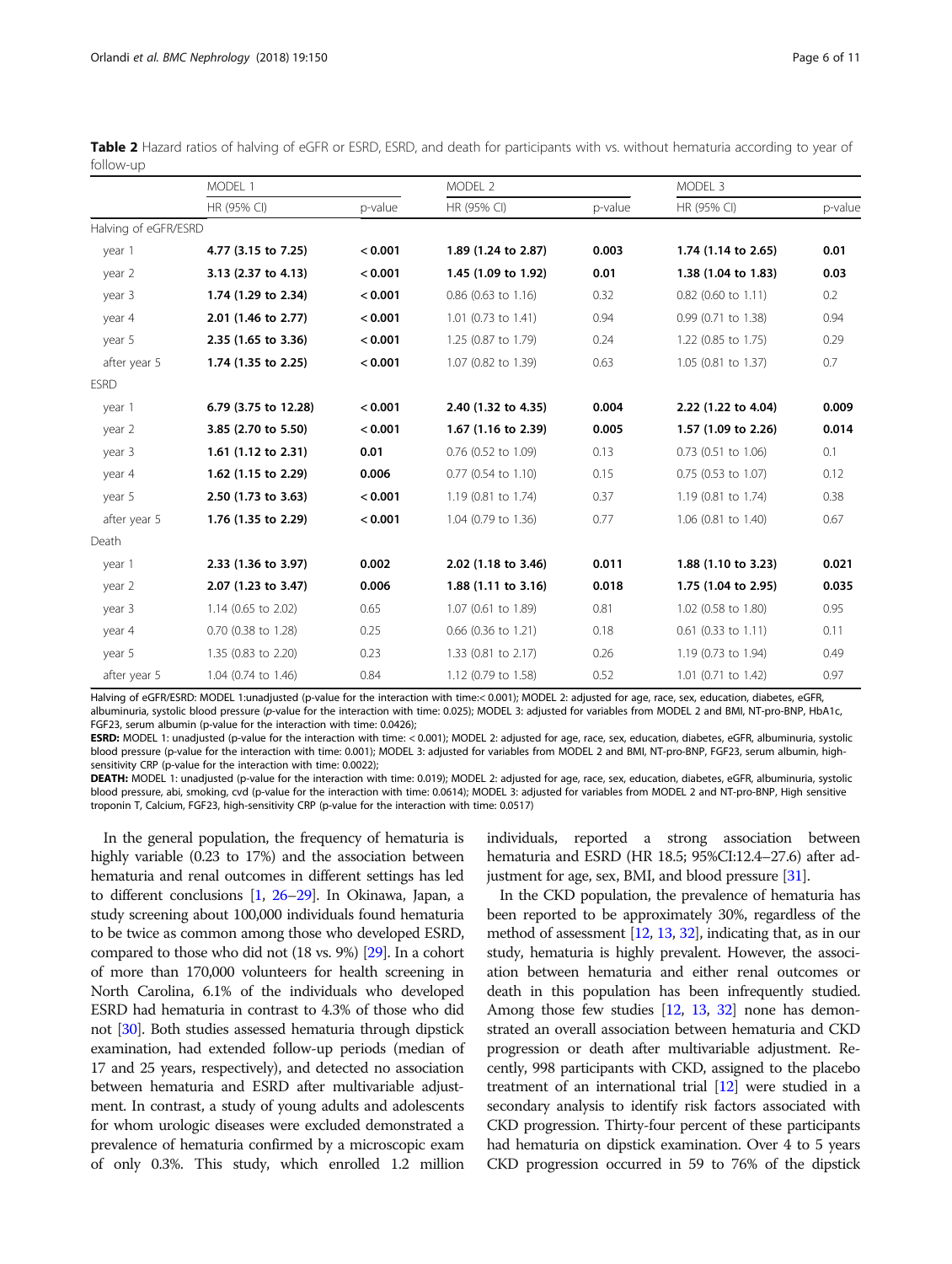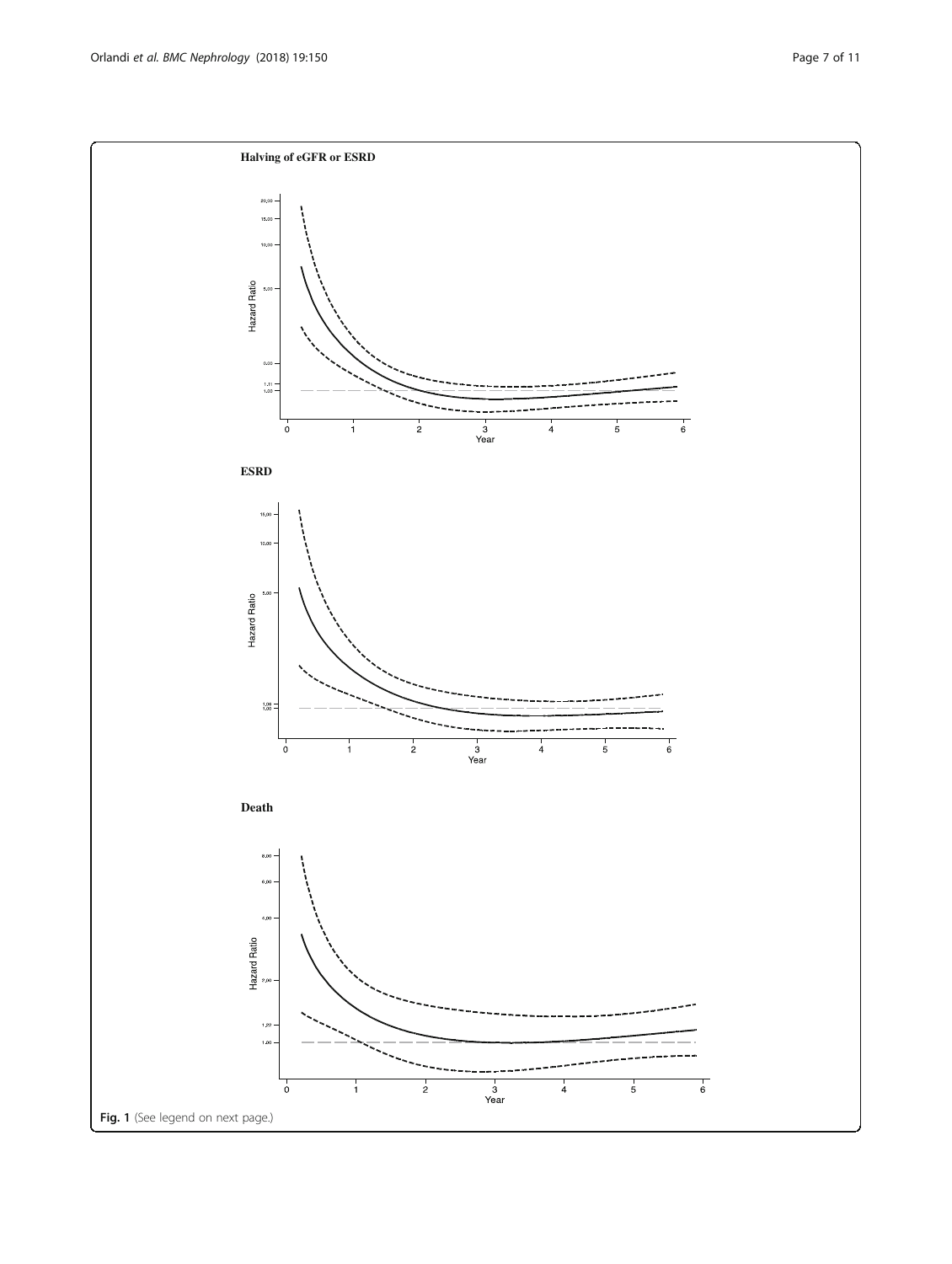#### <span id="page-7-0"></span>(See figure on previous page.)

Fig. 1 Time-varying Hazard Ratios for CKD progression and death for participants with hematuria compared to those without hematuria. Solid lines indicate the time-varying Hazard Ratios for participants with hematuria compared to those without hematuria for each of the three studied outcomes (Halving of eGFR or ESRD, ESRD, and death). Dashed lines indicate 95% confidence intervals. The natural logarithm of analysis time using restricted cubic splines transformation with 3 knots and its interaction with hematuria was applied to all models above. Model for Halving of eGFR/ESRD was adjusted for age, race, sex, education, eGFR, albuminuria, diabetes, systolic blood pressure, BMI, BNP, HbA1c, FGF23, albumin. Model for ESRD was adjusted for age, race, sex, education, eGFR, albuminuria, diabetes, systolic blood pressure, BMI, BNP, FGF23, serum albumin, high-sensitivity CRP. Model for Death was adjusted for age, race, sex, education, eGFR, albuminuria, diabetes, systolic blood pressure, anklebrachial index, smoking, history of cardiovascular disease, BNP, troponinT, calcium, FGF23, high-sensitivity CRP

positive group (depending on the dipstick intensity: trace to 3+), compared to 48% who were dipstick negative. These findings are consistent with ours, but no adjustment for potential confounding was performed, precluding further comparisons. Another prospective cohort study that included 1799 participants with less than 500 mg/g urinary protein [[13\]](#page-9-0) demonstrated an association between hematuria (at least 5 red blood cells/high power field) and ESRD (HR 4.41; 95%CI 1.17 to 16.70. An association between hematuria and death was only observed in the subset of the study population who presented at least 5 RBC/HPF and CKD stage 4 (HR: 3.20, 95%CI 1.71 to 5.99). Beyond methodological differences in the assessment of hematuria between this study and ours, the study populations also substantially differed. In particular, compared to the CRIC Study cohort, this study was restricted to non-diabetic older Asians, with more severe CKD (mean eGFR  $25.4+/- 15.6$  ml/min/1.73m<sup>2</sup>, MDRD equation), and higher levels of proteinuria (881 mg/g, IQR 333–176 mg/g) at baseline.

The association of hematuria with CKD outcomes and death in our study was limited to 2 years of follow-up after multivariable adjustments. One of the possible explanations for this time-limited effect is that the assessment of hematuria was restricted to baseline, and that hematuria did not consistently persist throughout follow-up as many potential causes of hematuria are transient, including IgA nephropathy, acute interstitial nephritis, urinary infections,

kidney stones, etc.  $[2, 3]$  $[2, 3]$  $[2, 3]$  $[2, 3]$  $[2, 3]$ . This time-varying association between hematuria and progression of kidney disease or death has not been reported previously [\[12,](#page-9-0) [13,](#page-9-0) [33](#page-10-0)]. Among CKD cohorts that examined the association between hematuria and progression of kidney disease or death, the follow-up time has been shorter than the median 7.3 years in this study. However, all these studies followed participants for approximately 5 years, a duration of follow-up that should have been long enough to detect the interactions with time, but that may not have been explored. Regardless, as we were unable to track the presence of hematuria throughout follow-up we were limited in our capacity to understand this association after the immediate window of time following the assessment for hematuria. Further, previous studies were not able to implement multivariable adjustment for confounding as extensive as implemented in this study. We believe that the consistent association of hematuria observed across all outcomes within the same time interval, after extensive multivariable adjustment, reinforces the strength of our findings.

We hypothesized that individuals with diabetes and hematuria would have a stronger association with CKD progression and death. Even though the prevalence of diabetes was higher among individuals with hematuria, the association with the outcomes did not differ across diabetes status. As no biopsy was performed at baseline, we were unable to directly connect the history of diabetes to the presence of diabetic nephropathy. Many

Table 3 Summary of prediction improvement assessments comparing models with and without hematuria for halving of eGFR, ESRD and death

|                                       | C-statistics |             |                 | Three categories NRI (95%CI)  |                           |                              | Category-Free NRI (95%CI)    |                          |                          |  |
|---------------------------------------|--------------|-------------|-----------------|-------------------------------|---------------------------|------------------------------|------------------------------|--------------------------|--------------------------|--|
|                                       | Hematuria    |             | Increase Events |                               | Non-events                | Overall                      | Events                       | Non-events               | Overall                  |  |
|                                       | Nο           | Yes         |                 |                               |                           |                              |                              |                          |                          |  |
| Halving of eGFR/<br>ESRD <sup>a</sup> |              | 0.897 0.898 | 0.001           | $-0.01$ ( $-0.04$ to<br>0.02) | $0.01$ (-0.01 to<br>0.02) | $0.00$ ( $-0.04$ to<br>0.03) | $0.29$ (0.18 to<br>0.41)     | $0.35$ (0.23 to<br>0.47) | $0.64$ (0.44 to<br>0.84) |  |
| <b>ESRD</b> b                         |              | 0.929 0.931 | 0.002           | $0.01$ (-0.04 to<br>0.05)     | $0.01$ (-0.01 to<br>0.02) | $0.01$ (-0.03 to<br>0.06)    | $0.41(0.28)$ to<br>0.55)     | $0.22$ (0.01 to<br>0.42) | $0.63$ (0.35 to<br>0.91) |  |
| Death <sup>c</sup>                    |              | 0.770 0.782 | 0.012           | $0$ (-0.10 to 0.10)           | $0.01$ (-0.02 to<br>0.04) | $0.01$ ( $-0.10$ to<br>0.12) | $0.04$ ( $-0.14$ to<br>0.22) | 0.38 (0.33 to<br>(0.43)  | 0.42 (0.22 to<br>0.62)   |  |

Halving of eGFR or ESRD: model includes: age, race, sex, eGFR, albuminuria, diabetes, systolic blood pressure, BMI, waist circumference, NT-pro-BNP, serum albumin. ESRD: model includes age, sex, eGFR, albuminuria, diabetes, waist circumference, NT-pro-BNP, FGF-23, Calcium, iPTH, serum albumin, uric acid, triglycerides. Death: model includes BMI, history of CVD, High-sensitive Troponin T, NT-pro-BNP, high sensitivity CRP, use of ACE/ARBs. Categories of predicted probability of the outcome used in the three category NRI: 0 to 10%; > 10 to 15%; > = 15% for halving of eGFR/ESRD; 0 to 5%; > 5 to 10%; > = 10% for ESRD; 0 to  $3\%$ ; > 3 to  $8\%$ ; > =  $8\%$  for death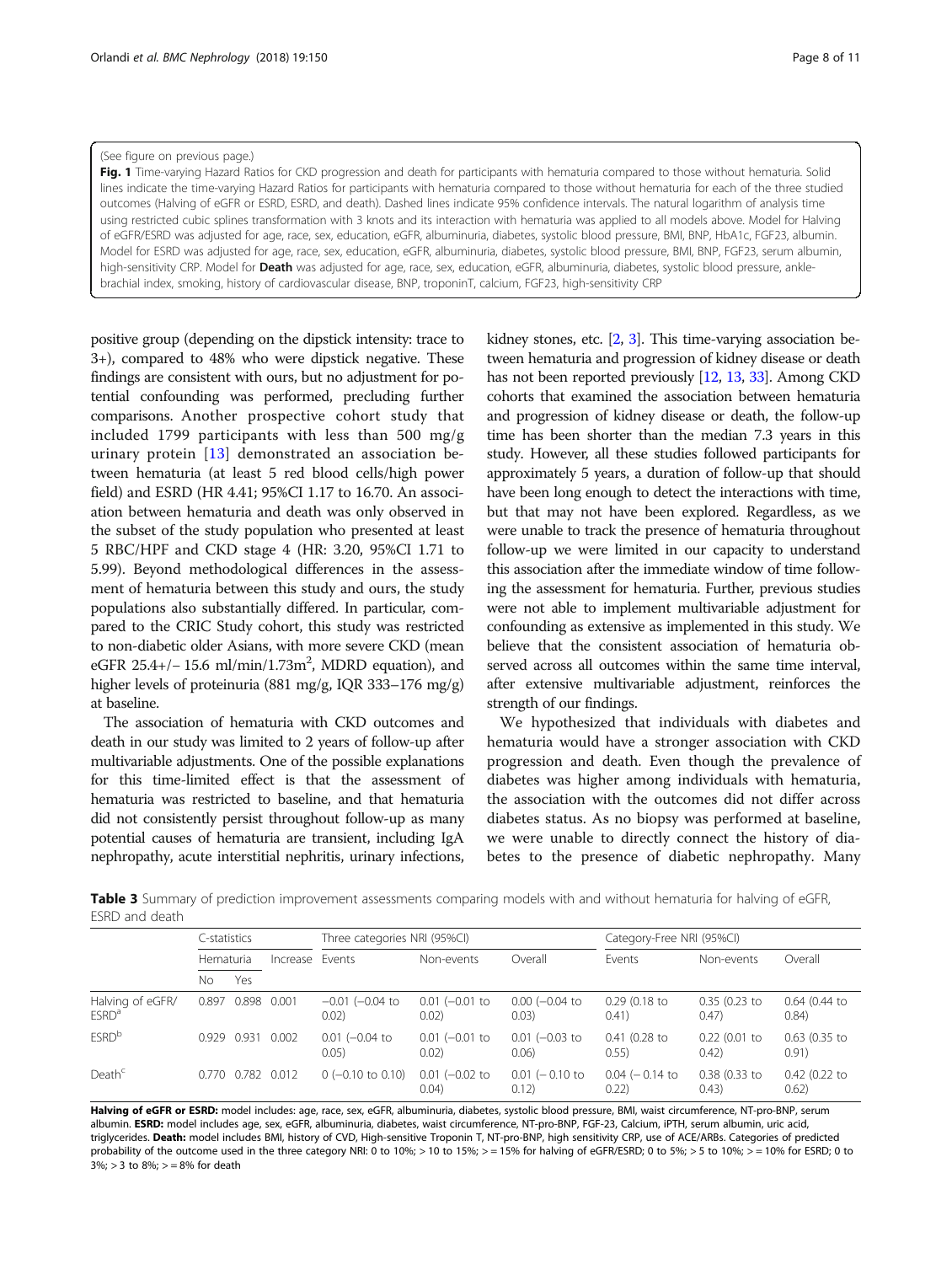<span id="page-8-0"></span>studies suggest that among individuals with CKD and diabetes the presence of micro-hematuria is a signal of non-diabetic nephropathy [\[34](#page-10-0)–[36\]](#page-10-0). However, this explanation is quite speculative, as most studies reporting results of biopsies [\[37](#page-10-0), [38\]](#page-10-0) have relied on small restricted groups of patients with atypical clinical presentation [[39\]](#page-10-0). Furthermore, even among individuals with biopsy-proven diabetes the associations between hematuria and faster rates of eGFR decline, ESRD, and death have been inconsistent [\[38](#page-10-0)–[40\]](#page-10-0).

Despite the strengths of our study, several limitations are noteworthy. First, the evaluation of hematuria was limited to only one dipstick evaluation. Parallel dipstick examinations could have increased our capacity to detect hematuria at baseline, expanding our hematuria positive group. However, had we been able to implement microscopic examination of the urinary sediment to confirm dipstick findings, we may have been able to identify false positive dipstick findings and reduced the hematuria positive group. The American Urological Association, focusing on the screening for malignant lesions in the general population, suggests, based on expert opinion, that the diagnosis of hematuria should be restricted to those individuals who had a positive dipstick confirmed by three or more RBC/HPF on at least two of three properly collected urinary samples [[1](#page-9-0)]. Beyond the boundaries of oncologic screening, a proposed Cochrane meta-analysis comparing screening of general and hospitalized populations with dipstick to urinary microscopic exams found no available randomized trials [[41\]](#page-10-0). The dipstick test has high sensitivity for hematuria (around 85%) [\[42\]](#page-10-0), but variable specificity (65 to 99%) for renal parenchymal bleeding [\[1,](#page-9-0) [43,](#page-10-0) [44\]](#page-10-0). Many factors can contribute to false-positive dipstick tests, including menstrual blood, rigorous physical exercise, hemoglobinuria, myoglobinuria, concentrated urine, low specific gravity, and drugs [\[44\]](#page-10-0). In light of potential misclassification of hematuria within our study population, we may have diluted the association between hematuria and our clinical outcomes, biasing our findings towards the null. Accordingly, the detection of significant associations likely signal stronger relationships than we observed.

No clinical investigation was prompted by the observation of hematuria in our participants so we were unable to identify its source and further understand if the origin of the hematuria (renal vs. urinary tract) affected the magnitude of the association of dipstick hematuria with outcomes. We could not classify different levels of hematuria or the coexistence of pyuria based on the available data. Also, as for the exposure, covariates were assessed only at baseline and residual confounding could have played a role in our findings given the limitations of our observational study design. Lastly, information was missing on multiple covariates that may have created bias despite our use of multiple imputation.

Few novel risk factors have been proven powerful enough to improve upon the capacity to predict renal outcomes using established markers like proteinuria and eGFR level. The C-statistics obtained for our baseline models are very robust making it difficult to improve upon prediction with the addition of information on hematuria. Our category free-NRI analysis suggested that hematuria may be useful for prediction of renal outcomes and death among CKD patients within the 2 years following its first assessment. However, these findings were not supported by the categorical NRI or by improvement in the C-statistics suggesting that the evaluation of hematuria does not substantially improve prediction of risk of progression of CKD [[17](#page-9-0), [19](#page-10-0)–[21](#page-10-0)].

Given the universal access to the dipstick test for hematuria, we understand our finding imply the value of enhanced testing among individuals with CKD. However, analysis of the predictive value of hematuria and our inability to explore the causes of hematuria do not support the conclusion that screening for hematuria in the setting of CKD should be expanded.

## Conclusions

In summary, we observed that hematuria was associated with a significantly greater risk of CKD progression and death within the first 2 years after hematuria ascertainment. Our findings should stimulate further investigation of the impact of hematuria with more specific and sensitive testing strategies. Understanding the pattern of hematuria over time and its relationship to clinical outcomes will be important for fully understanding its predictive value in the setting of CKD.

#### Additional files

[Additional file 1:](https://doi.org/10.1186/s12882-018-0951-0) Proportional Hazards Plots, Scaled Schoenfeld Residuals Plots by year of follow-up examining if the Proportional Hazards Assumption is valid. (DOCX 26 kb)

[Additional file 2:](https://doi.org/10.1186/s12882-018-0951-0) Calibration plots for prediction models. Calibration plots for graphic assessment of prediction models' validity. (DOCX 21 kb)

[Additional file 3:](https://doi.org/10.1186/s12882-018-0951-0) Baseline characteristics of participants and individuals excluded from the study. Baseline characteristics of the 551 CRIC Study participants not included in this analysis. (DOCX 21 kb)

[Additional file 4:](https://doi.org/10.1186/s12882-018-0951-0) Multiple Imputation. Number of observations, proportion of missing values, number of observations imputed, and the method used for multiple imputation. (DOCX 13388 kb)

[Additional file 5:](https://doi.org/10.1186/s12882-018-0951-0) Incidence Rates. Incidence Rates of Halving of eGFR or ESRD, ESRD, and death overall and according to hematuria status at baseline: (DOCX 21 kb)

[Additional file 6:](https://doi.org/10.1186/s12882-018-0951-0) Wald tests for interactions. p-values for interactions between albuminuria, diabetes, eGFR and hematuria for the Cox-Proportional Hazards Models detailed in Table [2.](#page-5-0) (DOCX 637 kb)

[Additional file 7:](https://doi.org/10.1186/s12882-018-0951-0) Reclassification table for predicted nonevents and events. Reclassification Table for Nonevents and Events according to Prediction Models with and without Hematuria. (DOCX 25 kb)

#### Abbreviations

ABI: Ankle-brachial index; ACE/ARB: Angiotensin-converting enzyme inhibitor or angiotensin receptor blocker; BMI: Body mass index; CKD: Chronic Kidney Disease; CRIC: Chronic Renal Insufficiency Cohort; CRP: high sensitivity C-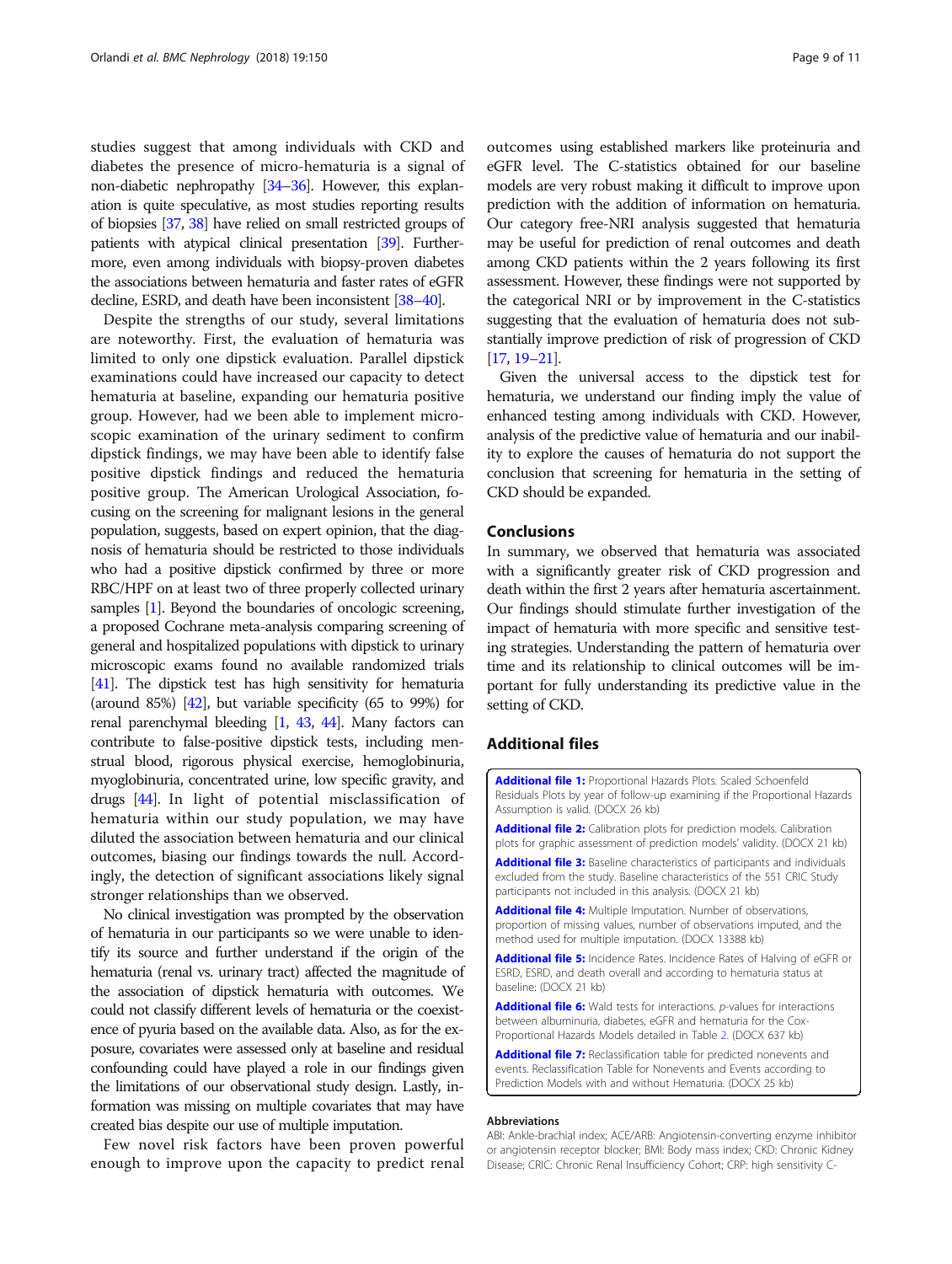<span id="page-9-0"></span>reactive protein; CVD: Cardiovascular disease, including coronary artery disease, heart failure, stroke, or peripheral vascular disease; eGFR: Estimated glomerular filtration rate; ESRD: End-stage renal disease; FFM: Fat-free mass; FGF-23: Fibroblast growth factor 23; HbA1c: Glycated hemoglobin; HOMA-IR: Insulin resistance index; NRI: Net reclassification index; NT-pro-BNP: Nterminal pro-B-type natriuretic peptide; PTH: Parathyroid hormone level; SBP: Systolic blood pressure

#### Funding

Funding for the CRIC Study was obtained under a cooperative agreement from National Institute of Diabetes and Digestive and Kidney Diseases (U01DK060990, U01DK060984, U01DK061022, U01DK061021, U01DK061028, U01DK060980, U01DK060963, and U01DK060902). In addition, this work was supported in part by: the Perelman School of Medicine at the University of Pennsylvania Clinical and Translational Science Award NIH/NCATS UL1TR000003, Johns Hopkins University UL1TR000424, University of Maryland GCRC M01RR-16500, Clinical and Translational Science Collaborative of Cleveland, UL1TR000439 from the National Center for Advancing Translational Sciences (NCATS) component of the National Institutes of Health and NIH roadmap for Medical Research, Michigan Institute for Clinical and Health Research (MICHR) UL1TR000433, University of Illinois at Chicago CTSA UL1RR029879, Tulane COBRE for Clinical and Translational Research in Cardio-metabolic Diseases P20 GM109036, Kaiser Permanente NIH/NCRR UCSF-CTSI UL1 RR-024131.

#### Availability of data and materials

The dataset analyzed in the current study is available from the corresponding author on reasonable request.

#### Authors' contributions

Research idea and study design: OPF, FN, DJT, FHI; data acquisition: CH-Y; data analysis/interpretation: OPF, FN, RJ, HLL, SJH, HJ, FMJ, R-CH, KG, TR, ST, HC-y, KJW, FHI; statistical analysis: OPF, CH-Y, RJ; supervision or mentorship: FHI. Each author contributed important intellectual content during manuscript drafting or revision and accepts accountability for the overall work by ensuring that questions pertaining to the accuracy or integrity of any portion of the work are appropriately investigated and resolved. All authors read and approved the final version of the manuscript.

#### Ethics approval and consent to participate

All participants provided written informed consent. The study protocol was approved by the Institutional Review Board of the University of Pennsylvania (protocol number 707819), Johns Hopkins Institutional Review Board (protocol number NA\_00044034), University of Maryland Institutional Review Board (protocol number HCR-HP-00041233-9), University Hospitals Institutional Review Board (protocol number 02–03-04), MetroHealth System Institutional Review Board (protocol number IRB03–00052), Cleveland Clinic Institutional Review Board (protocol number 5969), University of Michigan Institutional Review Board (protocol number HUM00073515), Wayne State Institutional Review Board (protocol number 071803MP2F), University of Illinois at Chicago Institutional Review Board (protocol number 2003–0149), Tulane University Institutional Review Board (protocol number 140987–49), Kaiser Permanente Northern California Institutional Review Board (protocol number CN-01AGo-02-H).

# Consent for publication

Not applicable

# Competing interests

The authors declare that they have no competing interests.

#### Publisher's Note

Springer Nature remains neutral with regard to jurisdictional claims in published maps and institutional affiliations.

#### Author details

<sup>1</sup> Center for Clinical Epidemiology and Biostatistics, University of Pennsylvania, 824 Guardian Drive, Blockley Hall, Philadelphia, Pennsylvania 19104-6021, USA. <sup>2</sup>Department of Biostatistics, Epidemiology, and Informatics, Perelman School of Medicine at the University of Pennsylvania, Philadelphia, Pennsylvania, USA. <sup>3</sup>Hyogo Prefectural Nishinomiya Hospital, Hyogo, Japan.

4 School of Medicine, Tulane University School of Medicine, New Orleans, Louisiana, USA. <sup>5</sup>School of Medicine, Wayne State University, Detroit, Michigan, USA. <sup>6</sup>Medicine Service, Jesse Brown VA Medical Center, Chicago, Illinois, USA. <sup>7</sup>Department of Medicine, University of Illinois at Chicago Chicago, Illinois, USA. <sup>8</sup>Cleveland Clinic Foundation, Case Western Reserve University, Cleveland, Ohio, USA. <sup>9</sup> Department of Medicine, University of Pennsylvania, Philadelphia, Pennsylvania, USA. 10John Hopkins University, School of Medicine, Baltimore, Maryland, USA. <sup>11</sup>School of Medicine, University of California, San Francisco, California, USA. 12National Institutes of Health, Bethesda, Maryland, USA. <sup>13</sup>Renal Division, University of Illinois Hospital and Health Sciences Center, Chicago, Illinois, USA.

#### Received: 14 February 2018 Accepted: 17 June 2018 Published online: 26 June 2018

#### References

- 1. Davis R, Jones JS, Barocas DA, et al. Diagnosis, evaluation and follow-up of asymptomatic microhematuria (AMH) in adults: AUA guideline. JURO. 2012; 188:2473–81. [https://doi.org/10.1016/j.juro.2012.09.078.](https://doi.org/10.1016/j.juro.2012.09.078)
- 2. Moreno JA, Martin-Cleary C, Gutierrez E, et al. Haematuria: the forgotten CKD factor? Nephrol Dial Transplant. 2012;27(1):28–34. [https://doi.org/10.1093/ndt/gfr749.](https://doi.org/10.1093/ndt/gfr749)
- 3. Yuste C. Pathogenesis of glomerular haematuria. WJN. 2015;4(2):185–12. [https://doi.org/10.5527/wjn.v4.i2.185.](https://doi.org/10.5527/wjn.v4.i2.185)
- 4. Heyman SN, Brezis M. Acute renal failure in glomerular bleeding: a puzzling phenomenon. Nephrol Dial Transplant. 1995;10(5):591–3.
- 5. Fogazzi GB, Imbasciati E, Moroni G, Scalia A, Mihatsch MJ, Ponticelli C. Reversible acute renal failure from gross haematuria due to glomerulonephritis: not only in IgA nephropathy and not associated with intratubular obstruction. Nephrol Dial Transplant. 1995;10(5):624–9.
- 6. Tracz MJ, Alam J, Nath KA. Physiology and pathophysiology of Heme: implications for kidney disease. J Am Soc Nephrol. 2007;18(2):414–20. <https://doi.org/10.1681/ASN.2006080894>.
- 7. Nath KA, Vercellotti GM, Grande JP, et al. Heme protein-induced chronic renal inflammation: suppressive effect of induced heme oxygenase-1. Kidney Int. 2001;59(1):106–17. <https://doi.org/10.1046/j.1523-1755.2001.00471.>
- 8. Bolisetty S, Traylor A, Joseph R, Zarjou A, Agarwal A. Proximal tubuletargeted heme oxygenase-1 in cisplatin-induced acute kidney injury. Am J Physiol Renal Physiol. 2016;310(5):F385–94. [https://doi.org/10.](https://doi.org/10.1152/ajprenal.00335.2015) [1152/ajprenal.00335.2015.](https://doi.org/10.1152/ajprenal.00335.2015)
- 9. Wang H, Wang J, Bai Y, Li J, Li L, Dong Y. CD11c+ CD8+ T cells reduce renal fibrosis following ureteric obstruction by inducing fibroblast apoptosis. IJMS. 2017;18(1):1–12. [https://doi.org/10.3390/ijms18010001.](https://doi.org/10.3390/ijms18010001)
- 10. Jia L, Li X, Gu Y, Cui W. Early activation of PINCH/ glycogen-synthase kinase 3β/ERK pathway in obstructive nephropathy rat model. Am J Nephrol. 2016; 44(5):396–403. <https://doi.org/10.1159/000450838.>
- 11. Sun Y, Zhang Y, Zhu Y, et al. Inhibition of mitochondrial complex-1 restores the downregulation of aquaporins in obstructive nephropathy. Am J Physiol Renal Physiol. 2016;311(4):F777–86. <https://doi.org/10.1152/ajprenal.00215.2015>.
- 12. Schulman G, Berl T, Beck GJ, et al. Randomized placebo-controlled EPPIC trials of AST-120 in CKD. J Am Soc Nephrol. 2015;26(7):1732–46. [https://doi.](https://doi.org/10.1681/ASN.2014010042) [org/10.1681/ASN.2014010042](https://doi.org/10.1681/ASN.2014010042).
- 13. Lin HY-H, Yen C-Y, Lim L-M, et al. Microscopic Haematuria and clinical outcomes in patients with stage 3–5 nondiabetic chronic kidney disease. Nat Publ Group 2015:1–10. doi:[https://doi.org/10.1038/srep15242.](https://doi.org/10.1038/srep15242)
- 14. Feldman HI. The chronic renal insufficiency cohort (CRIC) study: design and methods. J Am Soc Nephrol. 2003;14(90002):148S–153. <https://doi.org/10.1097/01.ASN.0000070149.78399.CE>.
- 15. Lash JP, Go AS, Appel LJ, et al. Chronic renal insufficiency cohort (CRIC) study: baseline characteristics and associations with kidney function. Clin J Am Soc Nephrol. 2009;4(8):1302–11. [https://doi.org/10.2215/CJN.00070109.](https://doi.org/10.2215/CJN.00070109)
- 16. Anderson AH, Yang W, Hsu C, et al. Estimating GFR among participants in the chronic renal insufficiency cohort (CRIC) study. YAJKD. 2012;60(2):250–61. [https://doi.org/10.1053/j.ajkd.2012.04.012.](https://doi.org/10.1053/j.ajkd.2012.04.012)
- 17. Kerr KF, Meisner A, Thiessen-Philbrook H, Coca SG, Parikh CR. Developing risk prediction models for kidney injury and assessing incremental value for novel biomarkers. Clin J Am Soc Nephrol. 2014; 9(8):1488–96. <https://doi.org/10.2215/CJN.10351013>.
- 18. Vickers AJ, Pepe MS. Does the net reclassification improvement help us evaluate models and markers? Ann Intern Med. 2014:136-137.